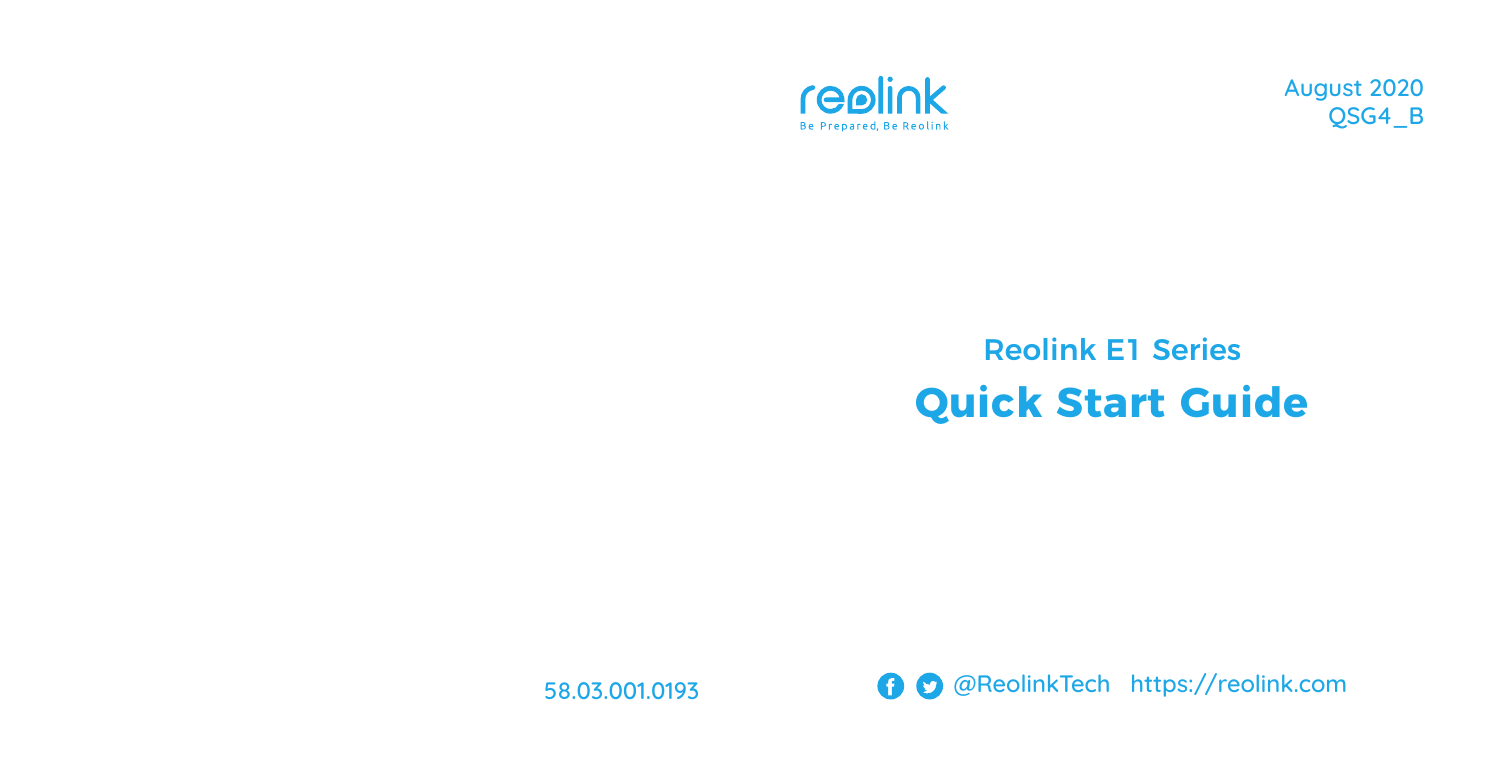| $\ldots \ldots \ldots \ldots \ldots \ldots \ldots \ldots \ldots \ldots$<br>What's in the Box |  |
|----------------------------------------------------------------------------------------------|--|
| $\frac{1}{3}$<br>Camera Introduction                                                         |  |
| Set up the Camera                                                                            |  |
| Mount the Camera                                                                             |  |
| $\ldots \ldots \ldots \ldots \ldots \ldots \ldots \ldots \ldots \ldots$<br>Troubleshooting   |  |
| <b>Specifications</b>                                                                        |  |
| Notification of Compliance                                                                   |  |

# **Contents What's in the Box**







Reolink E1 Series Camera

Mounting Plate Power Adapter







Surveillance Sign Mounting

Hole Template

Quick Start Guide



Pack of Screws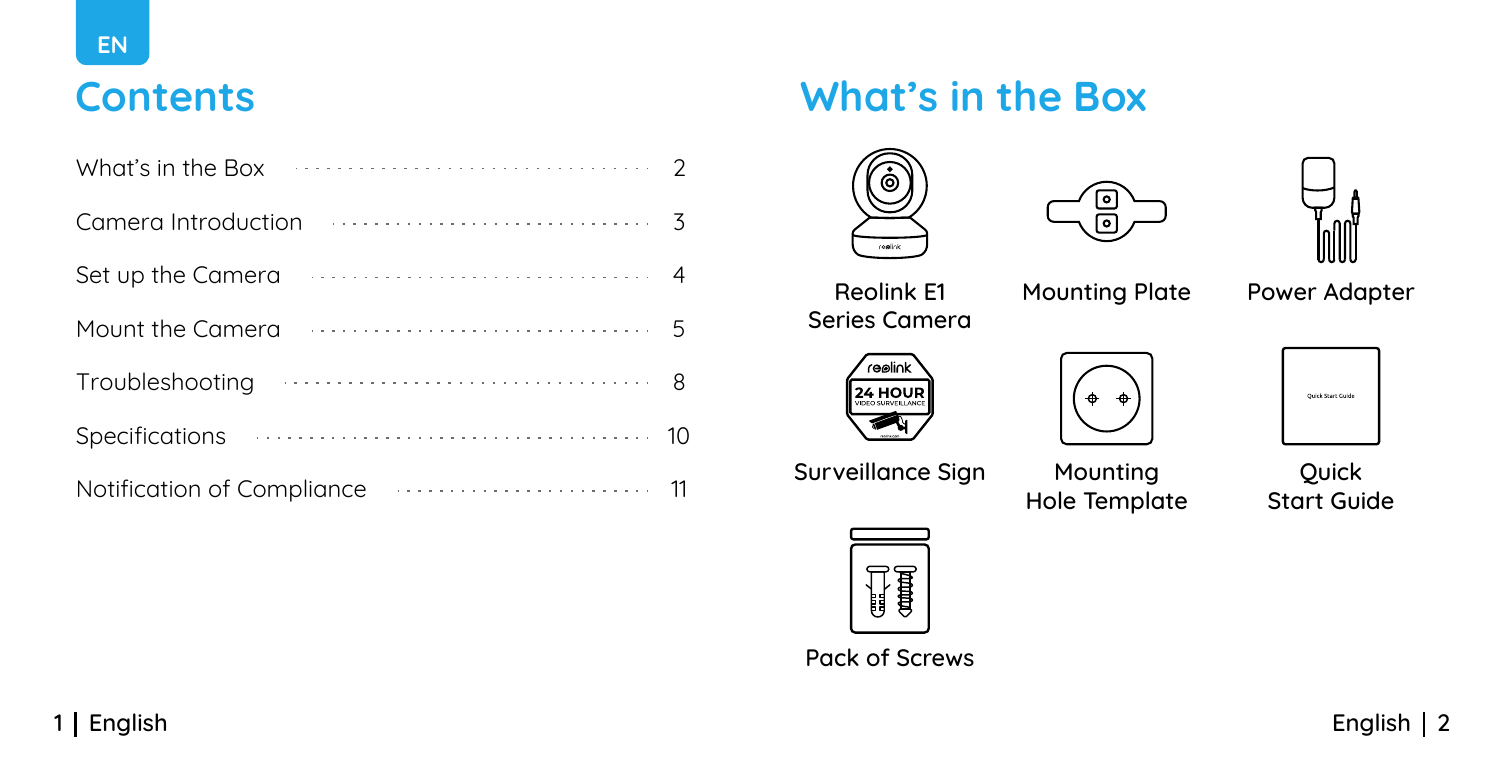

# **Set up the Camera**

Download and Launch the Reolink App or Client software and follow the onscreen instructions to finish initial setup.

### • **On Smartphone**

Scan to download the Reolink App.



### • On PC

Download path of the Reolink Client: Go to https://reolink.com > Support > App & Client.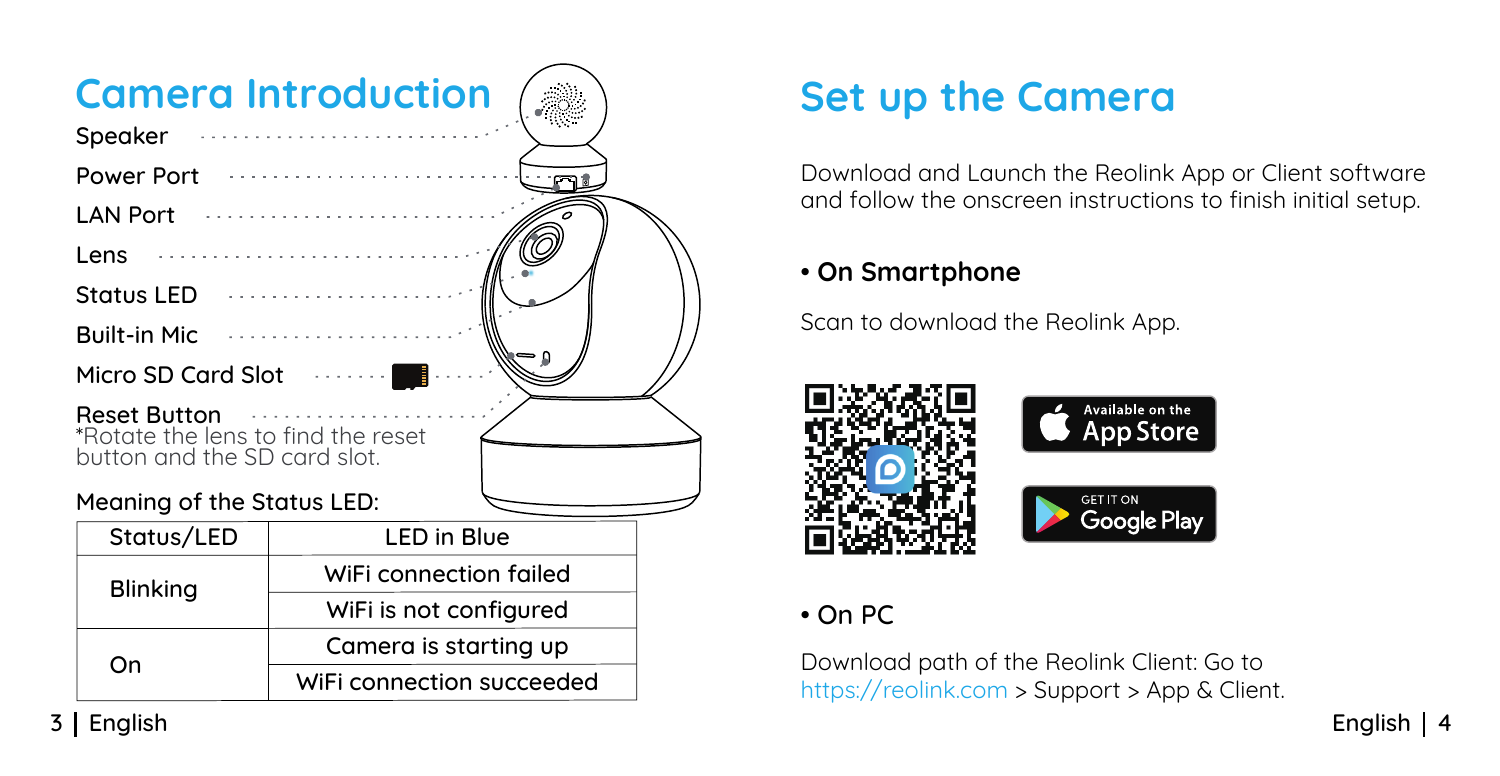# **Mount the Camera**

#### Step 1

Drill two holes on the wall according to the mounting hole template.

#### Step 2

Insert the two plastic anchors into the holes.

#### Step 3

Secure the base unit in place by tightening the screws into the plastic anchors.



#### Step 4

Align the camera with the bracket and turn the camera unit clockwise to lock it in position.

#### NOTE:

1. To remove it from the wall, turn the camera anticlockwise.

2. In case your camera is mounted upside down, its picture shall be rotated as well. Please go to Device Settings -> Display on Reolink app/Client and click Rotation to adjust the image.

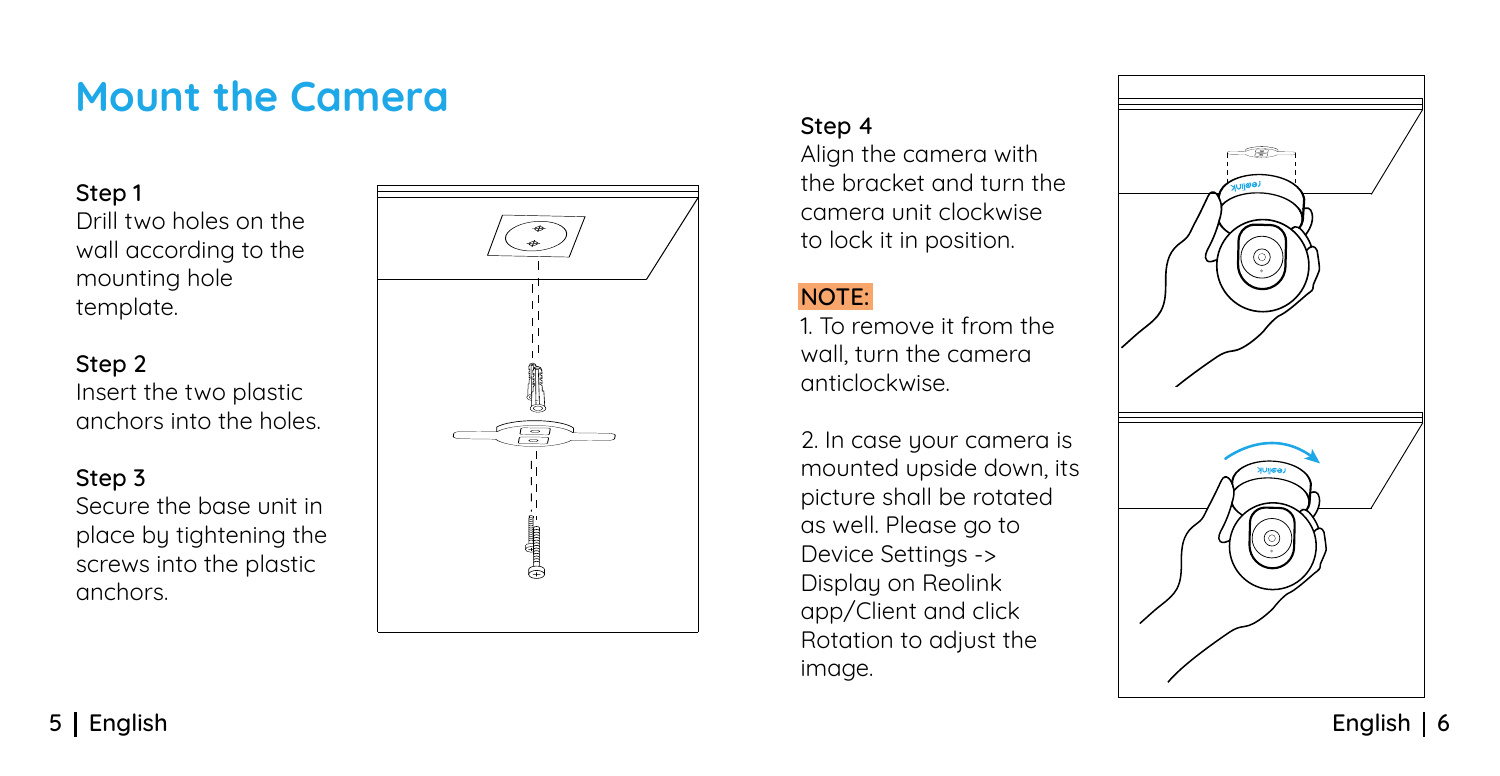# **Tips for Camera Placement**

• Do not face the camera towards any light sources.

• Do not point the camera towards a glass window. Or, it may result in poor image performance because of the window glare by infrared LEDs, ambient lights or status lights.

• Do not place the camera in a shaded area and point it towards a well-lit area. Or, it may result in poor image performance. For better image quality, please make sure that the lighting condition for both the camera and the capture object is the same.

• For better image quality, it's recommended to clean the lens with a soft cloth from time to time.

• Make sure the power ports are not exposed to water or moisture or blocked by dirt or other elements.

# **Troubleshooting**

# **Camera Is Not Powering on**

If your camera is not powering on, please try the following solutions:

- Plug the camera into another outlet.
- Use another 5V power adapter to power up the camera.

If these won't work, please contact Reolink Support https://support.reolink.com/.

## **Failed to Scan QR Code on Smartphone**

If the camera failed to scan QR code on your phone, please try the following solutions:

- Remove the protective film from the camera lens.
- Wipe the camera lens with a dry paper/towel/tissue.
- Vary the distance (about 30cm) between your camera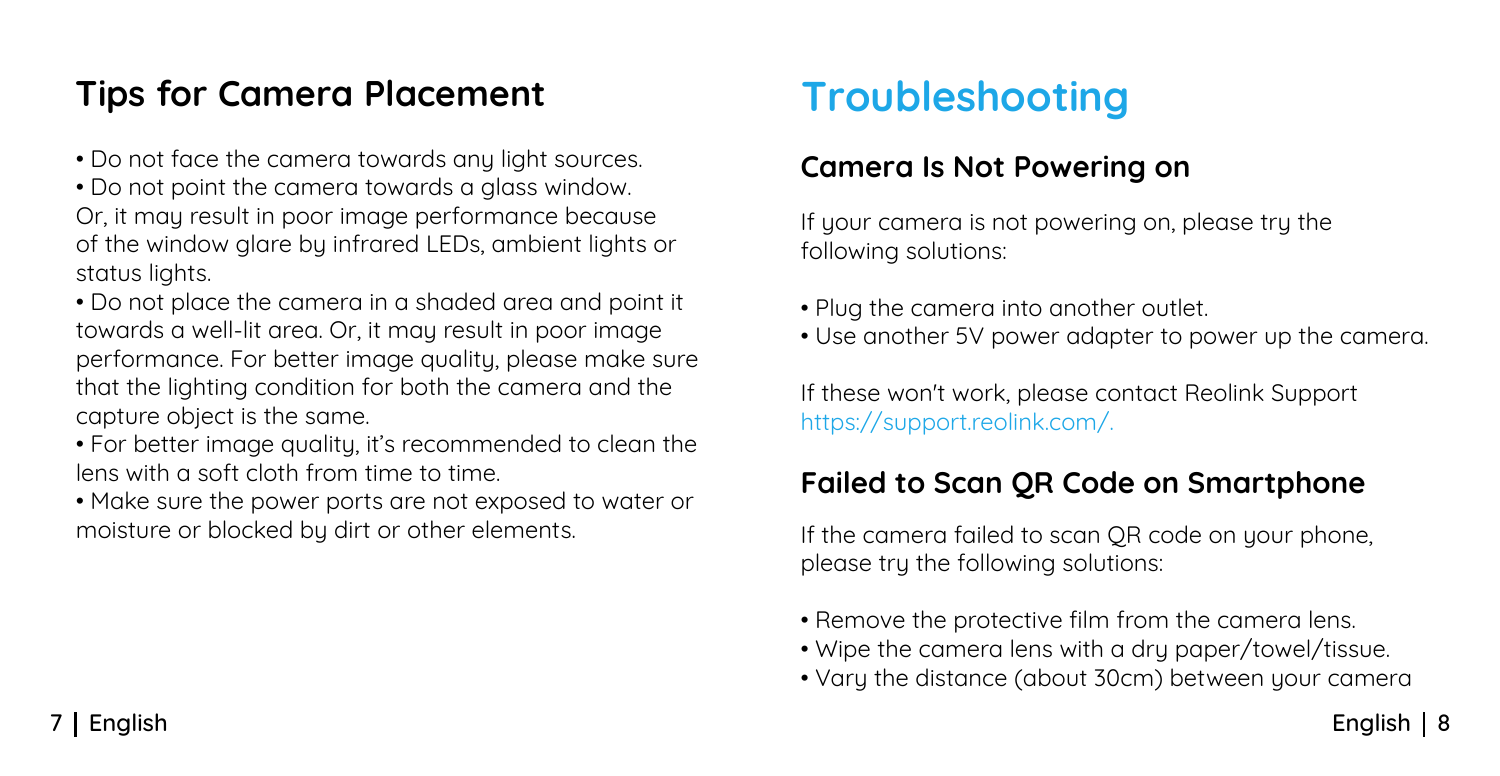and the mobile phone, which enables the camera to focus better.

• Try scanning the QR code under a brighter atmosphere.

If these won't work, please contact Reolink Support https://support.reolink.com/.

## **WiFi Connection Failed During Initial Setup Process**

If the camera fails to connect to WiFi, please try the following solutions:

- Please make sure the WiFi band meets the network requirement of the camera.
- Please ensure you have entered the correct WiFi password.
- Put your camera close to your router to ensure a strong WiFi signal.

• Change the encryption method of the WiFi network to

WPA2-PSK/WPA-PSK (safer encryption) on your router interface.

- Change your WiFi SSID or password and make sure that SSID is within 31 characters and password is within 64 characters.
- Set your password using only the characters on the keuboard.

If these won't work, please contact Reolink Support https://support.reolink.com/.

# **Specifications**

### Hardware

Display Resolution: 4MP (E1 Pro)/3MP (E1) IR Distance: 12 meters (40ft) Pan/Tilt Angle: Horizontal: 355°/Vertical: 50° Power Input: DC 5V/1A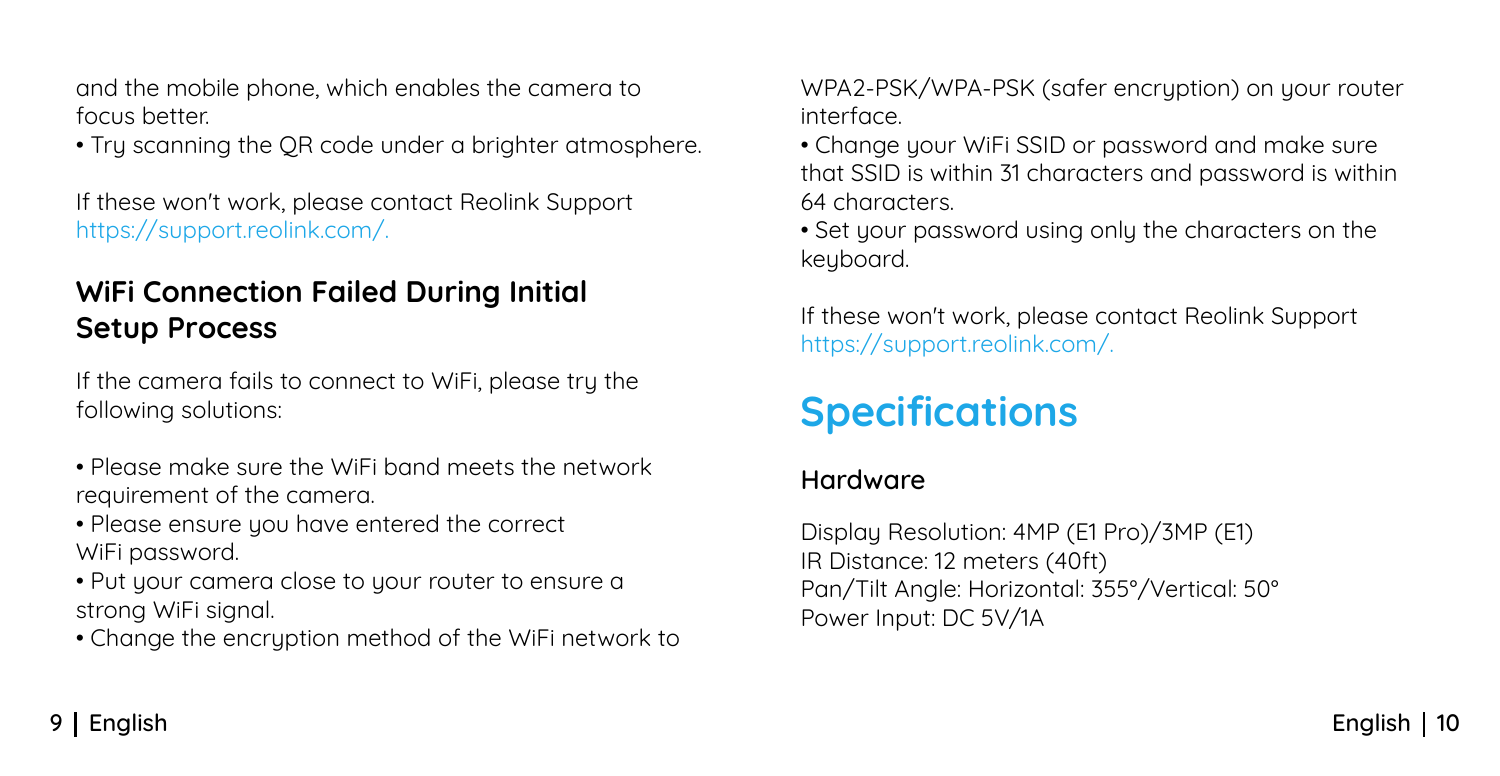### Software Features

Frame Rate: 15fps (default) Audio: Two-way audio IR Cut Filter: Yes

#### General

Operating Frequency: 2.4 GHz (E1)/Dual-band (E1 Pro) Operating Temperature: -10°C to 55°C (14°F to 131°F) Size: Φ76 x 106 mm Weight: 200g (E1/E1 Pro)

# **Notification of Compliance**

### FCC Compliance Statement

This device complies with Part 15 of FCC Rules. Operation is subject to the following two conditions: (1) this device may not cause harmful interference, and (2) this device must accept any interference received, including

interference that may cause undesired operation. For more information, visit: https://reolink.com/fcc-compliance-notice/.

NOTE: This equipment has been tested and found to comply with the limits for a Class B digital device, pursuant to Part 15 of the FCC Rules. These limits are designed to provide reasonable protection against harmful interference in a residential installation. This equipment generates, uses and can radiate radio frequency energy and, if not installed and used in accordance with the instructions, may cause harmful interference to radio communications. However, there is no guarantee that interference will not occur in a particular installation. If this equipment does cause harmful interference to radio or television reception, which can be determined by turning the equipment off and on, the user is encouraged to try to correct the interference by one or more of the following measures:

• Reorient or relocate the receiving antenna.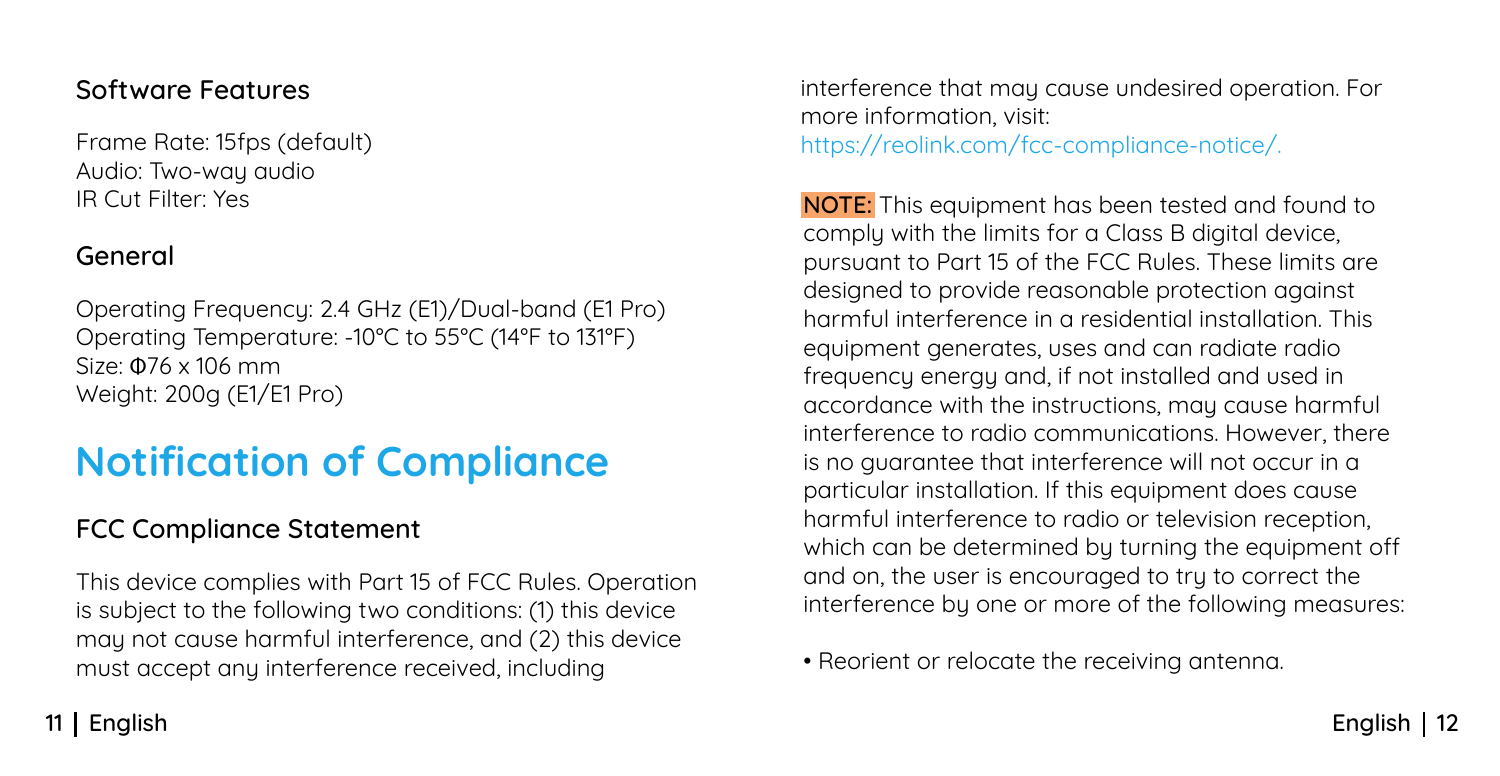- Increase the separation between the equipment and receiver.
- Connect the equipment into an outlet on a circuit different from that to which the receiver is connected.
- Consult the dealer or an experienced radio/TV technician for help.

FCC RF warning statement:

The device has been evaluated to meet general RF exposure requirement. The device can be used in portable exposure condition without restriction.

# $\bigcap$  Simplified EU Declaration of Conformity

Reolink declares that this device is in compliance with the essential requirements and other relevant provisions of Directive 2014/53/EU.

Correct Disposal of This Product

This marking indicates that this product should not be disposed with other household wastes throughout the EU. To prevent possible harm to the environment or human health from uncontrolled waste disposal, recycle it responsibly to promote the sustainable reuse of material resources. To return your used device, please use the return and collection systems or contact the retailer where the product was purchased. They can take this product for environment safe recycling.

### Limited Warranty

This product comes with a 2-year limited warranty that is valid only if purchased from Reolink official stores or a Reolink authorized reseller. Learn more: https://reolink.com/warranty-and-return/.

NOTE: We hope that you enjoy the new purchase. But if uou are not satisfied with the product and plan to return, we strongly suggest you to reset the camera to factory default settings and take out the inserted SD card before returning.